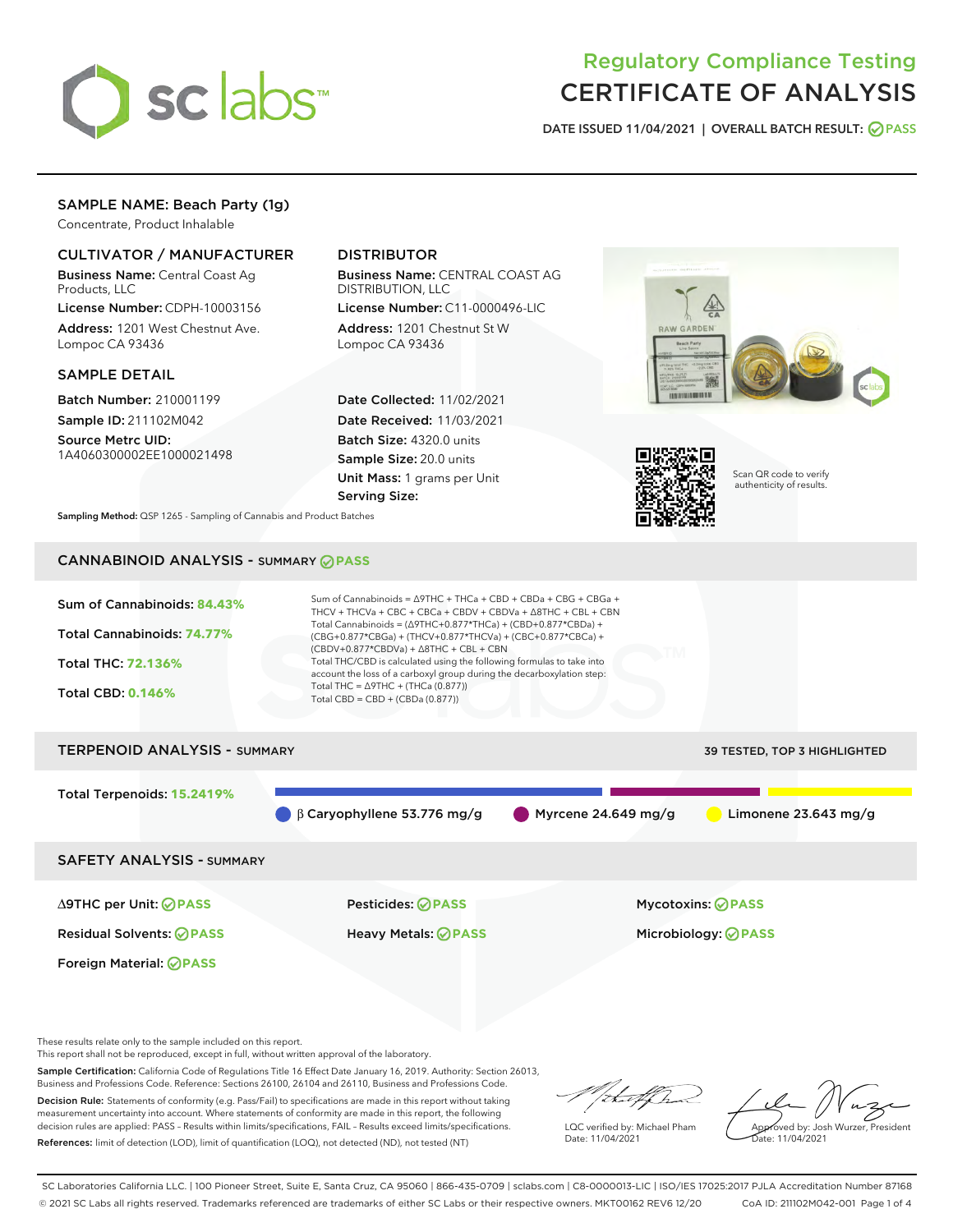



BEACH PARTY (1G) | DATE ISSUED 11/04/2021 | OVERALL BATCH RESULT: O PASS

#### CANNABINOID TEST RESULTS - 11/04/2021 2 PASS

Tested by high-performance liquid chromatography with diode-array detection (HPLC-DAD). **Method:** QSP 1157 - Analysis of Cannabinoids by HPLC-DAD

#### TOTAL CANNABINOIDS: **74.77%**

Total Cannabinoids (Total THC) + (Total CBD) + (Total CBG) + (Total THCV) + (Total CBC) + (Total CBDV) + ∆8THC + CBL + CBN

TOTAL THC: **72.136%** Total THC (∆9THC+0.877\*THCa)

TOTAL CBD: **0.146%** Total CBD (CBD+0.877\*CBDa)

TOTAL THCV: 0.293% Total THCV (THCV+0.877\*THCVa)

TOTAL CBG: 1.63% Total CBG (CBG+0.877\*CBGa)

TOTAL CBC: 0.565% Total CBC (CBC+0.877\*CBCa)

TOTAL CBDV: ND Total CBDV (CBDV+0.877\*CBDVa)

| <b>COMPOUND</b>  | LOD/LOQ<br>(mg/g)          | <b>MEASUREMENT</b><br><b>UNCERTAINTY</b><br>(mg/g) | <b>RESULT</b><br>(mg/g) | <b>RESULT</b><br>(%) |
|------------------|----------------------------|----------------------------------------------------|-------------------------|----------------------|
| <b>THCa</b>      | 0.05 / 0.14                | ±19.513                                            | 759.26                  | 75.926               |
| <b>A9THC</b>     | 0.06 / 0.26                | ±1.909                                             | 55.49                   | 5.549                |
| <b>CBGa</b>      | 0.1/0.2                    | ±0.76                                              | 14.6                    | 1.46                 |
| <b>CBCa</b>      | 0.07 / 0.28                | ±0.315                                             | 6.44                    | 0.644                |
| <b>CBG</b>       | 0.06/0.19                  | ±0.139                                             | 3.54                    | 0.354                |
| <b>THCVa</b>     | 0.07 / 0.20                | ±0.159                                             | 3.34                    | 0.334                |
| <b>CBDa</b>      | 0.02/0.19                  | ±0.048                                             | 1.66                    | 0.166                |
| $\triangle$ 8THC | 0.1/0.4                    | N/A                                                | <b>ND</b>               | <b>ND</b>            |
| <b>THCV</b>      | 0.1/0.2                    | N/A                                                | <b>ND</b>               | <b>ND</b>            |
| <b>CBD</b>       | 0.07/0.29                  | N/A                                                | <b>ND</b>               | <b>ND</b>            |
| <b>CBDV</b>      | 0.04 / 0.15                | N/A                                                | <b>ND</b>               | <b>ND</b>            |
| <b>CBDVa</b>     | 0.03 / 0.53                | N/A                                                | <b>ND</b>               | <b>ND</b>            |
| <b>CBL</b>       | 0.06 / 0.24                | N/A                                                | <b>ND</b>               | <b>ND</b>            |
| <b>CBN</b>       | 0.1 / 0.3                  | N/A                                                | <b>ND</b>               | <b>ND</b>            |
| <b>CBC</b>       | 0.2 / 0.5                  | N/A                                                | <b>ND</b>               | <b>ND</b>            |
|                  | <b>SUM OF CANNABINOIDS</b> |                                                    | 844.3 mg/g              | 84.43%               |

#### **UNIT MASS: 1 grams per Unit**

| ∆9THC per Unit                        | 1120 per-package limit | 55.49 mg/unit  | <b>PASS</b> |
|---------------------------------------|------------------------|----------------|-------------|
| <b>Total THC per Unit</b>             |                        | 721.36 mg/unit |             |
| <b>CBD</b> per Unit                   |                        | <b>ND</b>      |             |
| <b>Total CBD per Unit</b>             |                        | $1.46$ mg/unit |             |
| Sum of Cannabinoids<br>per Unit       |                        | 844.3 mg/unit  |             |
| <b>Total Cannabinoids</b><br>per Unit |                        | 747.7 mg/unit  |             |

#### TERPENOID TEST RESULTS - 11/04/2021

Terpene analysis utilizing gas chromatography-flame ionization detection (GC-FID). **Method:** QSP 1192 - Analysis of Terpenoids by GC-FID

| <b>COMPOUND</b>           | LOD/LOQ<br>(mg/g) | <b>MEASUREMENT</b><br><b>UNCERTAINTY</b><br>(mg/g) | <b>RESULT</b><br>(mg/g)                          | <b>RESULT</b><br>(%) |
|---------------------------|-------------------|----------------------------------------------------|--------------------------------------------------|----------------------|
| $\beta$ Caryophyllene     | 0.004 / 0.012     | ±1.9144                                            | 53.776                                           | 5.3776               |
| <b>Myrcene</b>            | 0.008 / 0.025     | ±0.3180                                            | 24.649                                           | 2.4649               |
| Limonene                  | 0.005 / 0.016     | ±0.3381                                            | 23.643                                           | 2.3643               |
| $\alpha$ Humulene         | 0.009 / 0.029     | ±0.5148                                            | 16.038                                           | 1.6038               |
| Linalool                  | 0.009 / 0.032     | ±0.2591                                            | 6.819                                            | 0.6819               |
| $\alpha$ Bisabolol        | 0.008 / 0.026     | ±0.2188                                            | 4.097                                            | 0.4097               |
| trans- $\beta$ -Farnesene | 0.008 / 0.025     | ±0.1356                                            | 3.820                                            | 0.3820               |
| Terpinolene               | 0.008 / 0.026     | ±0.0661                                            | 3.226                                            | 0.3226               |
| $\beta$ Pinene            | 0.004 / 0.014     | ±0.0354                                            | 3.074                                            | 0.3074               |
| Fenchol                   | 0.010 / 0.034     | ±0.0868                                            | 2.242                                            | 0.2242               |
| $\alpha$ Pinene           | 0.005 / 0.017     | ±0.0190                                            | 2.206                                            | 0.2206               |
| <b>Nerolidol</b>          | 0.009 / 0.028     | ±0.1366                                            | 2.172                                            | 0.2172               |
| <b>Terpineol</b>          | 0.016 / 0.055     | ±0.1256                                            | 2.045                                            | 0.2045               |
| Ocimene                   | 0.011 / 0.038     | ±0.0566                                            | 1.762                                            | 0.1762               |
| Caryophyllene<br>Oxide    | 0.010 / 0.033     | ±0.0387                                            | 0.841                                            | 0.0841               |
| <b>Borneol</b>            | 0.005 / 0.016     | ±0.0260                                            | 0.619                                            | 0.0619               |
| Camphene                  | 0.005 / 0.015     | ±0.0043                                            | 0.371                                            | 0.0371               |
| Valencene                 | 0.009 / 0.030     | ±0.0092                                            | 0.134                                            | 0.0134               |
| Citronellol               | 0.003 / 0.010     | ±0.0058                                            | 0.119                                            | 0.0119               |
| Fenchone                  | 0.009 / 0.028     | ±0.0034                                            | 0.116                                            | 0.0116               |
| $\alpha$ Phellandrene     | 0.006 / 0.020     | ±0.0013                                            | 0.096                                            | 0.0096               |
| 3 Carene                  | 0.005 / 0.018     | ±0.0013                                            | 0.094                                            | 0.0094               |
| Geraniol                  | 0.002 / 0.007     | ±0.0040                                            | 0.092                                            | 0.0092               |
| $\alpha$ Terpinene        | 0.005 / 0.017     | ±0.0012                                            | 0.079                                            | 0.0079               |
| $\gamma$ Terpinene        | 0.006 / 0.018     | ±0.0012                                            | 0.070                                            | 0.0070               |
| Sabinene Hydrate          | 0.006 / 0.022     | ±0.0027                                            | 0.069                                            | 0.0069               |
| Guaiol                    | 0.009 / 0.030     | ±0.0025                                            | 0.053                                            | 0.0053               |
| Nerol                     | 0.003 / 0.011     | ±0.0019                                            | 0.043                                            | 0.0043               |
| Eucalyptol                | 0.006 / 0.018     | ±0.0005                                            | 0.021                                            | 0.0021               |
| Sabinene                  | 0.004 / 0.014     | ±0.0002                                            | 0.019                                            | 0.0019               |
| Isoborneol                | 0.004 / 0.012     | ±0.0006                                            | 0.014                                            | 0.0014               |
| p-Cymene                  | 0.005 / 0.016     | N/A                                                | <loq< th=""><th><loq< th=""></loq<></th></loq<>  | <loq< th=""></loq<>  |
| <b>Geranyl Acetate</b>    | 0.004 / 0.014     | N/A                                                | <loq< th=""><th><math>&lt;</math>LOQ</th></loq<> | $<$ LOQ              |
| (-)-Isopulegol            | 0.005 / 0.016     | N/A                                                | ND                                               | ND                   |
| Camphor                   | 0.006 / 0.019     | N/A                                                | ND                                               | ND                   |
| Menthol                   | 0.008 / 0.025     | N/A                                                | <b>ND</b>                                        | <b>ND</b>            |
| R-(+)-Pulegone            | 0.003 / 0.011     | N/A                                                | ND                                               | ND                   |
| $\alpha$ Cedrene          | 0.005 / 0.016     | N/A                                                | <b>ND</b>                                        | ND                   |
| Cedrol                    | 0.008 / 0.027     | N/A                                                | <b>ND</b>                                        | ND                   |
| <b>TOTAL TERPENOIDS</b>   |                   |                                                    | 152.419 mg/g                                     | 15.2419%             |

SC Laboratories California LLC. | 100 Pioneer Street, Suite E, Santa Cruz, CA 95060 | 866-435-0709 | sclabs.com | C8-0000013-LIC | ISO/IES 17025:2017 PJLA Accreditation Number 87168 © 2021 SC Labs all rights reserved. Trademarks referenced are trademarks of either SC Labs or their respective owners. MKT00162 REV6 12/20 CoA ID: 211102M042-001 Page 2 of 4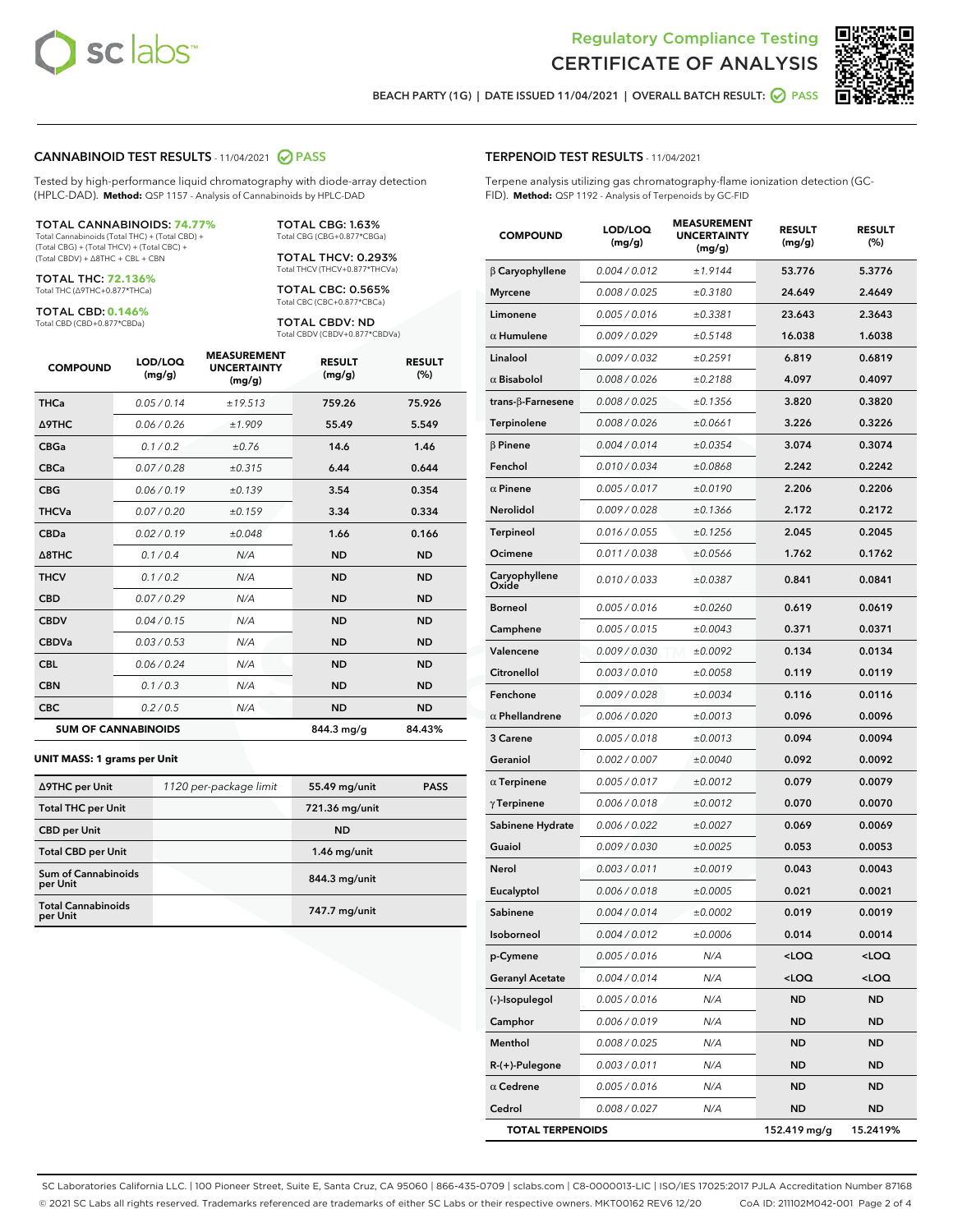



BEACH PARTY (1G) | DATE ISSUED 11/04/2021 | OVERALL BATCH RESULT: ● PASS

# CATEGORY 1 PESTICIDE TEST RESULTS - 11/04/2021 2 PASS

Pesticide and plant growth regulator analysis utilizing high-performance liquid chromatography-mass spectrometry (HPLC-MS) or gas chromatography-mass spectrometry (GC-MS). \*GC-MS utilized where indicated. **Method:** QSP 1212 - Analysis of Pesticides and Mycotoxins by LC-MS or QSP 1213 - Analysis of Pesticides by GC-MS

| <b>COMPOUND</b>             | LOD/LOQ<br>$(\mu g/g)$ | <b>ACTION</b><br><b>LIMIT</b><br>$(\mu q/q)$ | <b>MEASUREMENT</b><br><b>UNCERTAINTY</b><br>$(\mu g/g)$ | <b>RESULT</b><br>$(\mu g/g)$ | <b>RESULT</b> |
|-----------------------------|------------------------|----------------------------------------------|---------------------------------------------------------|------------------------------|---------------|
| Aldicarb                    | 0.03/0.08              | $\ge$ LOD                                    | N/A                                                     | <b>ND</b>                    | <b>PASS</b>   |
| Carbofuran                  | 0.02 / 0.05            | $\geq$ LOD                                   | N/A                                                     | <b>ND</b>                    | <b>PASS</b>   |
| Chlordane*                  | 0.03 / 0.08            | $\ge$ LOD                                    | N/A                                                     | <b>ND</b>                    | <b>PASS</b>   |
| Chlorfenapyr*               | 0.03/0.10              | $\geq$ LOD                                   | N/A                                                     | <b>ND</b>                    | <b>PASS</b>   |
| Chlorpyrifos                | 0.02 / 0.06            | $\ge$ LOD                                    | N/A                                                     | <b>ND</b>                    | <b>PASS</b>   |
| Coumaphos                   | 0.02 / 0.07            | $\ge$ LOD                                    | N/A                                                     | <b>ND</b>                    | <b>PASS</b>   |
| Daminozide                  | 0.02 / 0.07            | $\ge$ LOD                                    | N/A                                                     | <b>ND</b>                    | <b>PASS</b>   |
| <b>DDVP</b><br>(Dichlorvos) | 0.03/0.09              | $\ge$ LOD                                    | N/A                                                     | <b>ND</b>                    | <b>PASS</b>   |
| Dimethoate                  | 0.03 / 0.08            | $\ge$ LOD                                    | N/A                                                     | <b>ND</b>                    | <b>PASS</b>   |
| Ethoprop(hos)               | 0.03/0.10              | $\ge$ LOD                                    | N/A                                                     | <b>ND</b>                    | <b>PASS</b>   |
| Etofenprox                  | 0.02/0.06              | $>$ LOD                                      | N/A                                                     | <b>ND</b>                    | <b>PASS</b>   |
| Fenoxycarb                  | 0.03 / 0.08            | $\ge$ LOD                                    | N/A                                                     | <b>ND</b>                    | <b>PASS</b>   |
| Fipronil                    | 0.03/0.08              | $>$ LOD                                      | N/A                                                     | <b>ND</b>                    | <b>PASS</b>   |
| Imazalil                    | 0.02 / 0.06            | $\ge$ LOD                                    | N/A                                                     | <b>ND</b>                    | <b>PASS</b>   |
| Methiocarb                  | 0.02 / 0.07            | $\ge$ LOD                                    | N/A                                                     | <b>ND</b>                    | <b>PASS</b>   |
| Methyl<br>parathion         | 0.03/0.10              | $>$ LOD                                      | N/A                                                     | <b>ND</b>                    | <b>PASS</b>   |
| <b>Mevinphos</b>            | 0.03/0.09              | $>$ LOD                                      | N/A                                                     | <b>ND</b>                    | <b>PASS</b>   |
| Paclobutrazol               | 0.02 / 0.05            | $>$ LOD                                      | N/A                                                     | <b>ND</b>                    | <b>PASS</b>   |
| Propoxur                    | 0.03/0.09              | $\ge$ LOD                                    | N/A                                                     | <b>ND</b>                    | <b>PASS</b>   |
| Spiroxamine                 | 0.03 / 0.08            | $\ge$ LOD                                    | N/A                                                     | <b>ND</b>                    | <b>PASS</b>   |
| Thiacloprid                 | 0.03/0.10              | $\ge$ LOD                                    | N/A                                                     | <b>ND</b>                    | <b>PASS</b>   |

#### CATEGORY 2 PESTICIDE TEST RESULTS - 11/04/2021 @ PASS

| <b>COMPOUND</b>          | LOD/LOO<br>$(\mu g/g)$ | <b>ACTION</b><br>LIMIT<br>$(\mu g/g)$ | <b>MEASUREMENT</b><br><b>UNCERTAINTY</b><br>$(\mu g/g)$ | <b>RESULT</b><br>$(\mu g/g)$ | <b>RESULT</b> |  |
|--------------------------|------------------------|---------------------------------------|---------------------------------------------------------|------------------------------|---------------|--|
| Abamectin                | 0.03/0.10              | 0.1                                   | N/A                                                     | <b>ND</b>                    | <b>PASS</b>   |  |
| Acephate                 | 0.02/0.07              | 0.1                                   | N/A                                                     | <b>ND</b>                    | <b>PASS</b>   |  |
| Acequinocyl              | 0.02/0.07              | 0.1                                   | N/A                                                     | <b>ND</b>                    | <b>PASS</b>   |  |
| Acetamiprid              | 0.02 / 0.05            | 0.1                                   | N/A                                                     | <b>ND</b>                    | <b>PASS</b>   |  |
| Azoxystrobin             | 0.02/0.07              | 0.1                                   | N/A                                                     | <b>ND</b>                    | <b>PASS</b>   |  |
| <b>Bifenazate</b>        | 0.01 / 0.04            | 0.1                                   | N/A                                                     | <b>ND</b>                    | <b>PASS</b>   |  |
| <b>Bifenthrin</b>        | 0.02 / 0.05            | 3                                     | N/A                                                     | <b>ND</b>                    | <b>PASS</b>   |  |
| <b>Boscalid</b>          | 0.03/0.09              | 0.1                                   | N/A                                                     | <b>ND</b>                    | <b>PASS</b>   |  |
| Captan                   | 0.19/0.57              | 0.7                                   | N/A                                                     | <b>ND</b>                    | <b>PASS</b>   |  |
| Carbaryl                 | 0.02/0.06              | 0.5                                   | N/A                                                     | <b>ND</b>                    | <b>PASS</b>   |  |
| Chlorantranilip-<br>role | 0.04/0.12              | 10                                    | N/A                                                     | <b>ND</b>                    | <b>PASS</b>   |  |
| Clofentezine             | 0.03/0.09              | 0.1                                   | N/A                                                     | <b>ND</b>                    | <b>PASS</b>   |  |

| <b>CATEGORY 2 PESTICIDE TEST RESULTS</b> - 11/04/2021 continued |  |
|-----------------------------------------------------------------|--|
|                                                                 |  |

| <b>COMPOUND</b>               | LOD/LOQ<br>(µg/g) | <b>ACTION</b><br>LIMIT<br>(µg/g) | <b>MEASUREMENT</b><br><b>UNCERTAINTY</b><br>$(\mu g/g)$ | <b>RESULT</b><br>(µg/g) | <b>RESULT</b> |
|-------------------------------|-------------------|----------------------------------|---------------------------------------------------------|-------------------------|---------------|
| Cyfluthrin                    | 0.12 / 0.38       | $\overline{c}$                   | N/A                                                     | <b>ND</b>               | <b>PASS</b>   |
| Cypermethrin                  | 0.11/0.32         | 1                                | N/A                                                     | <b>ND</b>               | <b>PASS</b>   |
| <b>Diazinon</b>               | 0.02 / 0.05       | 0.1                              | N/A                                                     | <b>ND</b>               | <b>PASS</b>   |
| Dimethomorph                  | 0.03 / 0.09       | 2                                | N/A                                                     | ND                      | <b>PASS</b>   |
| Etoxazole                     | 0.02 / 0.06       | 0.1                              | N/A                                                     | ND                      | <b>PASS</b>   |
| Fenhexamid                    | 0.03 / 0.09       | 0.1                              | N/A                                                     | <b>ND</b>               | <b>PASS</b>   |
| Fenpyroximate                 | 0.02 / 0.06       | 0.1                              | N/A                                                     | <b>ND</b>               | <b>PASS</b>   |
| Flonicamid                    | 0.03/0.10         | 0.1                              | N/A                                                     | <b>ND</b>               | <b>PASS</b>   |
| Fludioxonil                   | 0.03/0.10         | 0.1                              | N/A                                                     | <b>ND</b>               | <b>PASS</b>   |
| Hexythiazox                   | 0.02 / 0.07       | 0.1                              | N/A                                                     | <b>ND</b>               | <b>PASS</b>   |
| Imidacloprid                  | 0.04 / 0.11       | 5                                | N/A                                                     | <b>ND</b>               | <b>PASS</b>   |
| Kresoxim-methyl               | 0.02 / 0.07       | 0.1                              | N/A                                                     | ND                      | <b>PASS</b>   |
| Malathion                     | 0.03 / 0.09       | 0.5                              | N/A                                                     | <b>ND</b>               | <b>PASS</b>   |
| Metalaxyl                     | 0.02 / 0.07       | $\overline{c}$                   | N/A                                                     | ND                      | <b>PASS</b>   |
| Methomyl                      | 0.03 / 0.10       | 1                                | N/A                                                     | <b>ND</b>               | <b>PASS</b>   |
| Myclobutanil                  | 0.03 / 0.09       | 0.1                              | N/A                                                     | <b>ND</b>               | <b>PASS</b>   |
| Naled                         | 0.02 / 0.07       | 0.1                              | N/A                                                     | <b>ND</b>               | <b>PASS</b>   |
| Oxamyl                        | 0.04 / 0.11       | 0.5                              | N/A                                                     | ND                      | <b>PASS</b>   |
| Pentachloronitro-<br>benzene* | 0.03 / 0.09       | 0.1                              | N/A                                                     | ND                      | <b>PASS</b>   |
| Permethrin                    | 0.04 / 0.12       | 0.5                              | N/A                                                     | <b>ND</b>               | <b>PASS</b>   |
| Phosmet                       | 0.03 / 0.10       | 0.1                              | N/A                                                     | <b>ND</b>               | <b>PASS</b>   |
| Piperonylbu-<br>toxide        | 0.02 / 0.07       | 3                                | N/A                                                     | <b>ND</b>               | <b>PASS</b>   |
| Prallethrin                   | 0.03 / 0.08       | 0.1                              | N/A                                                     | <b>ND</b>               | <b>PASS</b>   |
| Propiconazole                 | 0.02 / 0.07       | 0.1                              | N/A                                                     | <b>ND</b>               | <b>PASS</b>   |
| Pyrethrins                    | 0.04 / 0.12       | 0.5                              | N/A                                                     | <b>ND</b>               | <b>PASS</b>   |
| Pyridaben                     | 0.02 / 0.07       | 0.1                              | N/A                                                     | ND                      | <b>PASS</b>   |
| Spinetoram                    | 0.02 / 0.07       | 0.1                              | N/A                                                     | <b>ND</b>               | <b>PASS</b>   |
| Spinosad                      | 0.02 / 0.07       | 0.1                              | N/A                                                     | <b>ND</b>               | <b>PASS</b>   |
| Spiromesifen                  | 0.02 / 0.05       | 0.1                              | N/A                                                     | ND                      | PASS          |
| Spirotetramat                 | 0.02 / 0.06       | 0.1                              | N/A                                                     | <b>ND</b>               | <b>PASS</b>   |
| Tebuconazole                  | 0.02 / 0.07       | 0.1                              | N/A                                                     | <b>ND</b>               | <b>PASS</b>   |
| Thiamethoxam                  | 0.03 / 0.10       | 5                                | N/A                                                     | ND                      | <b>PASS</b>   |
| Trifloxystrobin               | 0.03 / 0.08       | 0.1                              | N/A                                                     | ND                      | <b>PASS</b>   |

SC Laboratories California LLC. | 100 Pioneer Street, Suite E, Santa Cruz, CA 95060 | 866-435-0709 | sclabs.com | C8-0000013-LIC | ISO/IES 17025:2017 PJLA Accreditation Number 87168 © 2021 SC Labs all rights reserved. Trademarks referenced are trademarks of either SC Labs or their respective owners. MKT00162 REV6 12/20 CoA ID: 211102M042-001 Page 3 of 4